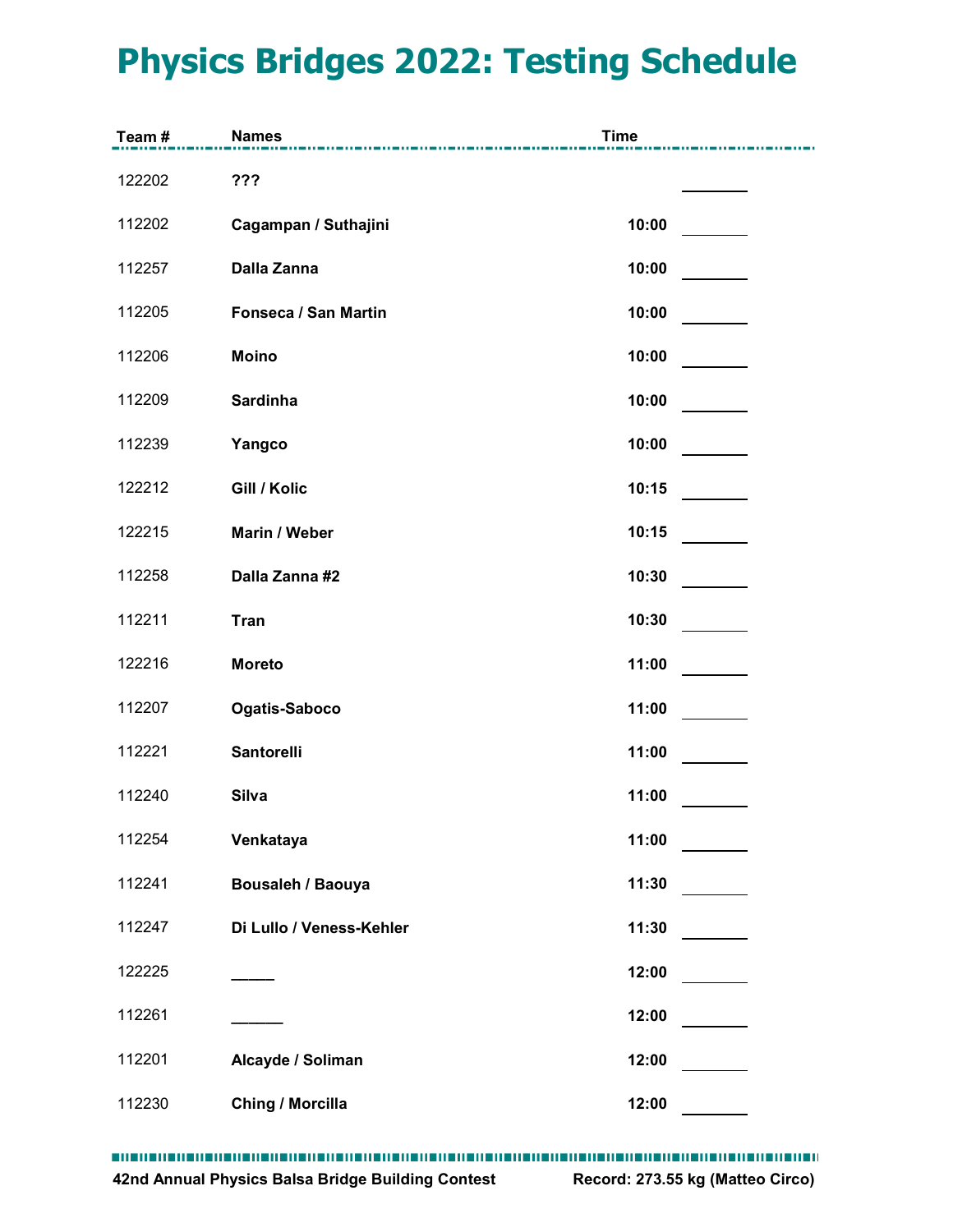|        | <b>Names</b>             | <b>Time</b> |
|--------|--------------------------|-------------|
| 122208 | Chung/Faganello/Wong     | 12:00       |
| 112214 | <b>Enns</b>              | 12:00       |
| 122223 | <b>Morton</b>            | 12:00       |
| 122218 | Phan                     | 12:00       |
| 112255 | <b>Turrin</b>            | 12:00       |
| 112248 | Ferraro                  | 12:30       |
| 112242 | Lee Hung / Ventura       | 12:30       |
| 122226 |                          | 13:00       |
| 112262 |                          | 13:00       |
| 112222 | Allaye-Chan              | 13:00       |
| 112243 | Breaker/Leonardo/Lowe    | 13:00       |
| 112256 | <b>Brkich / Funaro</b>   | 13:00       |
| 122203 | <b>Buric / Magbanua</b>  | 13:00       |
| 112213 | <b>Cheng / Deng</b>      | 13:00       |
| 112215 | Jeram                    | 13:00       |
| 112237 | Marra / Rahman           | 13:00       |
| 122222 | <b>Moreno</b>            | 13:00       |
| 112238 | <b>Moretto</b>           | 13:00       |
| 122217 | Pettenon                 | 13:00       |
| 122205 | <b>Bury</b>              | 13:30       |
| 122206 | <b>Cabanas / Dominio</b> | 13:30       |
| 112249 | Gil                      | 13:30       |
| 122227 |                          | 14:00       |
| 112223 | Apostol/Jegatheeswaren   | 14:00       |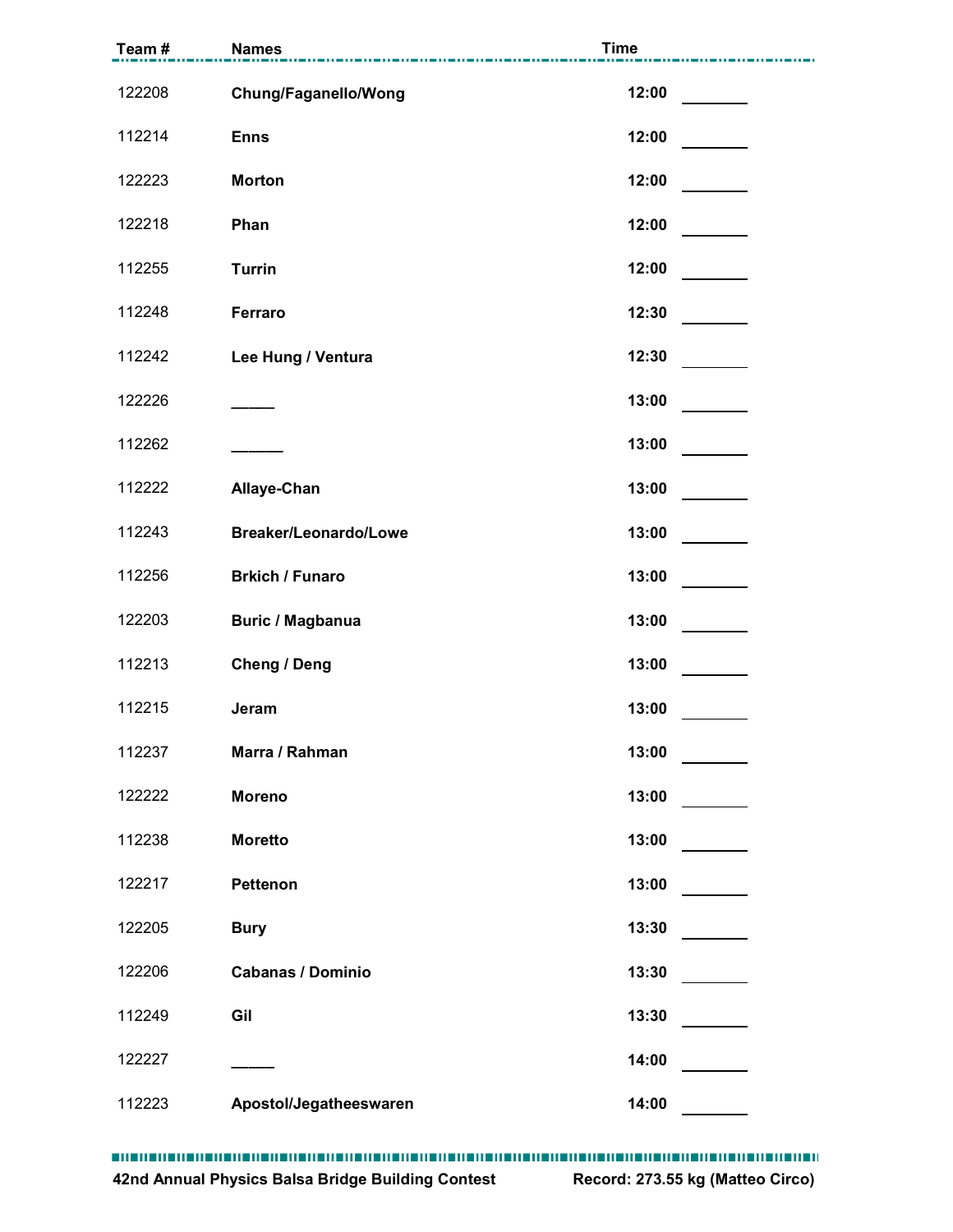| Team#  | <b>Names</b>           | <b>Time</b> |
|--------|------------------------|-------------|
| 122204 | Buric / Magbanua #2    | 14:00       |
| 122207 | Chopra / Marabe        | 14:00       |
| 122209 | Chung/Faganello/Wong#2 | 14:00       |
| 112233 | Diaz / Nguyen          | 14:00       |
| 112244 | Gaita / Mannella       | 14:00       |
| 112216 | Membreno               | 14:00       |
| 112208 | Sananin                | 14:00       |
| 112210 | <b>Woo</b>             | 14:00       |
| 112232 | Dente / Pirillo        | 14:30       |
| 112250 | Hogikyan / Parrotta    | 14:30       |
| 112224 | Baclagan / Carpio      | 15:00       |
| 112245 | Di Giovanni / Gill     | 15:00       |
| 112204 | <b>Douma</b>           | 15:00       |
| 112234 | Hoang / Truong         | 15:00       |
| 122214 | Ko                     | 15:00       |
| 112217 | <b>Nunez</b>           | 15:00       |
| 122211 | Ferreira               | 15:30       |
| 112251 | Hecimovic              | 15:30       |
| 112253 | <b>Morcilla</b>        | 15:30       |
| 112252 | Raffele / Raffele      | 15:30       |
| 112225 | <b>Bellotti</b>        | 16:00       |
| 112260 | Canosa                 | 16:00       |
| 112212 | Cavasinni              | 16:00       |
| 112231 | Cirotto                | 16:00       |